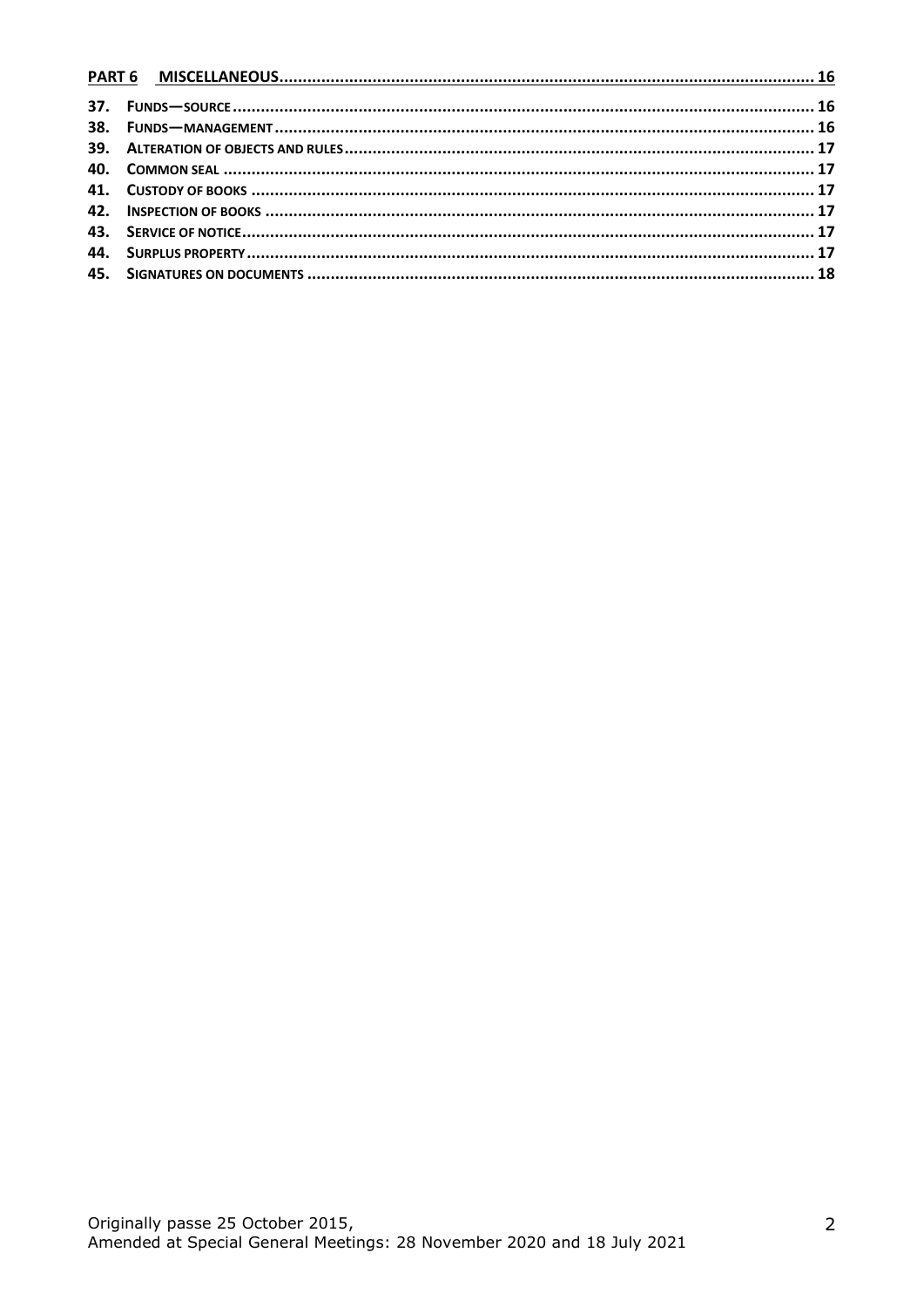# **RULES FOR THE CANBERRA ALLIANCE FOR PARTICIPATORY DEMOCRACY**

# **Part 1 Preliminary**

#### **1. Definitions**

In these rules:

*financial year* means the year ending on 30 June.

*Meetings* all meetings of the association may be conducted in-person, by telephone or video conference or other electronic means.

*member* means a member, however described, of the association.

*ordinary committee member* means a member of the committee who is not an office-bearer of the association as mentioned in section 12 (1) (a).

**secretary** means the person holding office under these rules as secretary of the association or, if no such person holds that office, the public officer of the association.

*the Act* means the *Associations Incorporation Act 1991*.

*the regulation* means the *Associations Incorporation Regulation1991*.

*Note* A definition applies except so far as the contrary intention appears (see Legislation Act, s 155).

# **2. Application of Legislation Act 2001**

The Legislation Act 2001 applies to these rules in the same way as it would if they were an instrument made under the Act.

# **3. Name of the Association**

The name of the Association shall be the Canberra Alliance for Participatory Democracy, abbreviated CAPaD, referred to herein as the Association.

# **Part 2 Objectives, principles and ways of operating**

# **4. Objectives of the Association**

To promote individual and community well-being and the common good in a healthy environment by: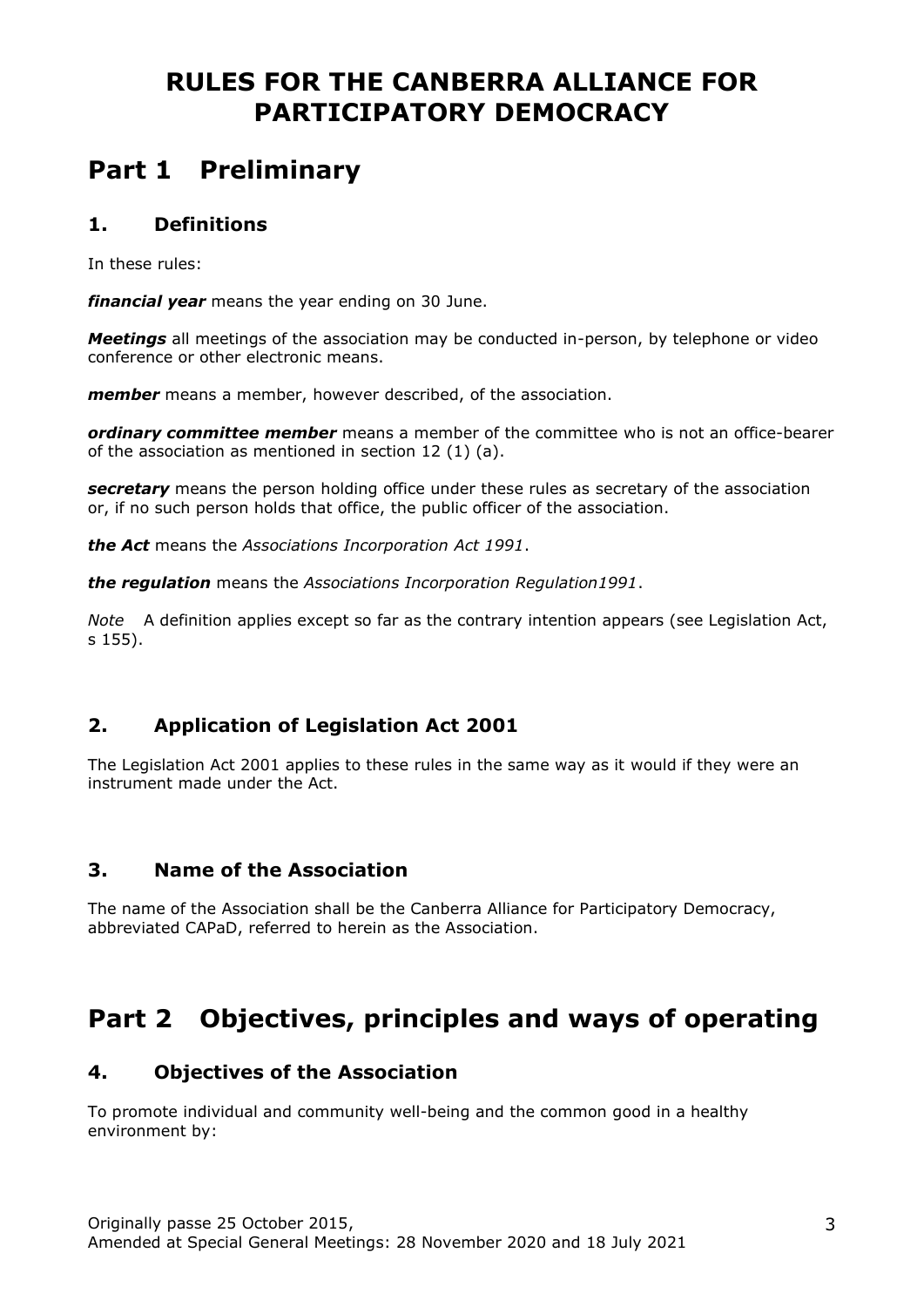- (1) empowering people in Canberra and Australia more broadly to own and plan for our common future by developing and supporting citizen, community and civil society engagement in public decision making,
- (2) stimulating and facilitating opportunities for citizen and community input to government deliberation,
- (3) developing and assisting citizen and community capacity to hold government more directly accountable.
- (4) advancing education, and
- (5) any other purposes beneficial to the general public and analogous to the other charitable purposes

# **5. Principles guiding the operation of the Association**

The Association shall so far as possible be guided by the following principles of operation:

- (1) Commitment to sustainability, equity, inclusive prosperity and justice
- (2) Community focused
- (3) Democratic
- (4) Respectful
- (5) Valuing diversity
- (6) Non-partisan
- (7) Trustworthy
- (8) Credible
- (9) Transparent
- (10) Accountable

# **6. Style of Operation of the Association**

The Association shall so far as possible

- (1) Seek broad based participation across Canberra;
- (2) Strengthen existing community, faith, environmental and civil society groups;
- (3) Build on volunteerism and publicly acknowledged donations; and
- (4) Employ a learning by doing model.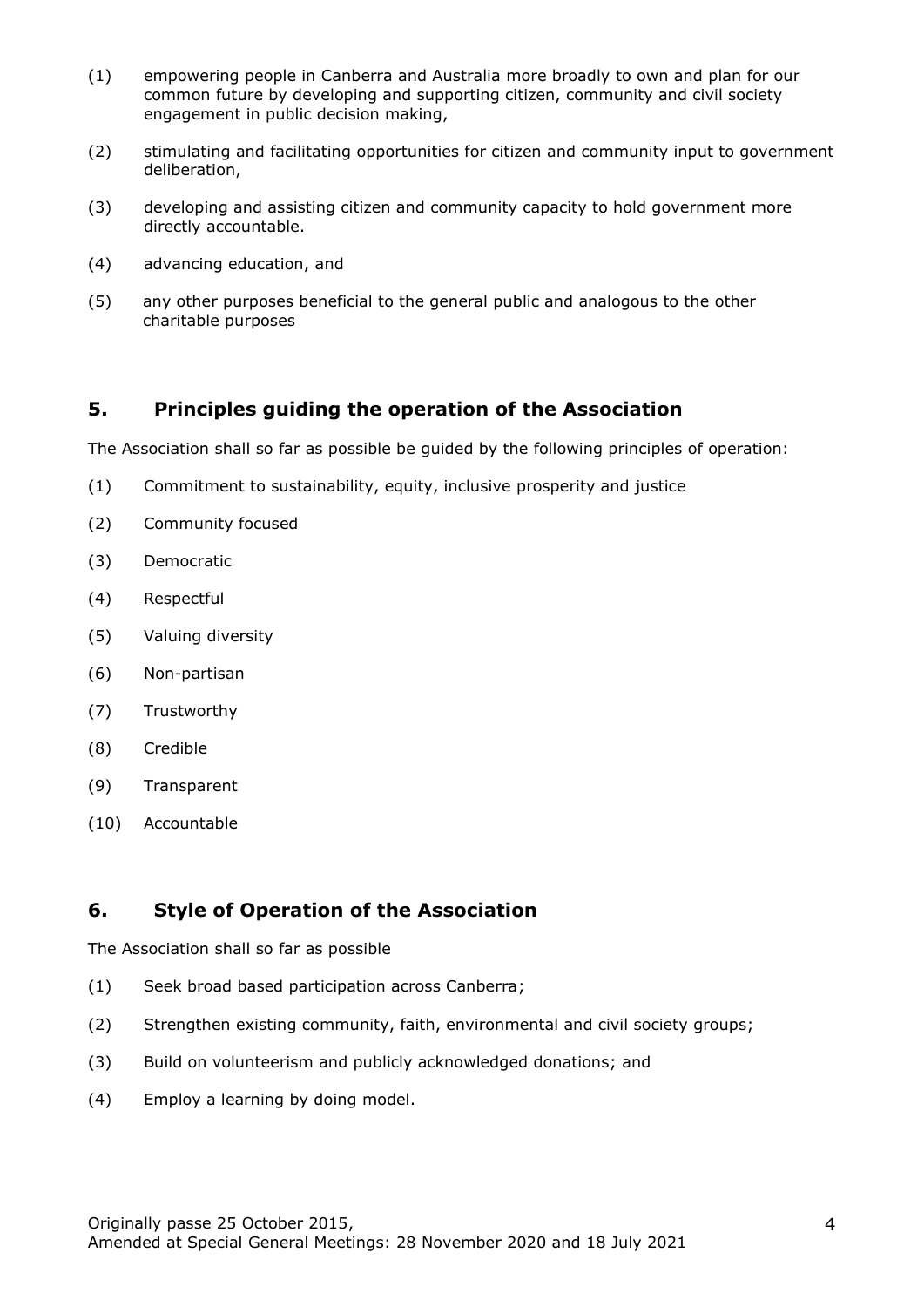# **Part 3 Membership**

# **7. Membership qualifications**

A person or organisation is qualified to be a member if—

(1) the person or organisation is a member of the Association at the time of incorporation of the Association and has not ceased to be a member of the association at any time after incorporation of the association under the Act;

or

(2) the person or organisation has applied for membership in accordance with section  $8(1)$ and been placed on the register of members.

# **8. Application for membership**

- (1) A person or organisation may seek membership of the association—
- (a) by requesting membership of the Association and agreeing in writing or electronically to the objectives of the association;
- (b) by providing their name, address and other contact information as from time to time determined to the Association;
- (c) by paying the appropriate membership fees; and
- (d) by lodging this request, details and fee with the secretary of the association or through the association's website or email.
- (2) The secretary must within 28 days of receiving an application for membership which complies with the requirements in subsection 8(1), enter the person's name or the name of the organisations in the register of members. Once the name is entered on the register, the person or organisation becomes a member of the association.

# **9. Membership entitlements not transferable**

A right, privilege or obligation that a person or organisations has because of being a member of the association—

- (1) cannot be transferred or transmitted to another person or organisation; and
- (2) terminates on cessation of the person's or the organisation's membership.

# **10. Cessation of membership**

A person or organisation ceases to be a member of the association if the person or organisation—

(1) dies or, for an organisation, is wound up; or

Originally passe 25 October 2015, Amended at Special General Meetings: 28 November 2020 and 18 July 2021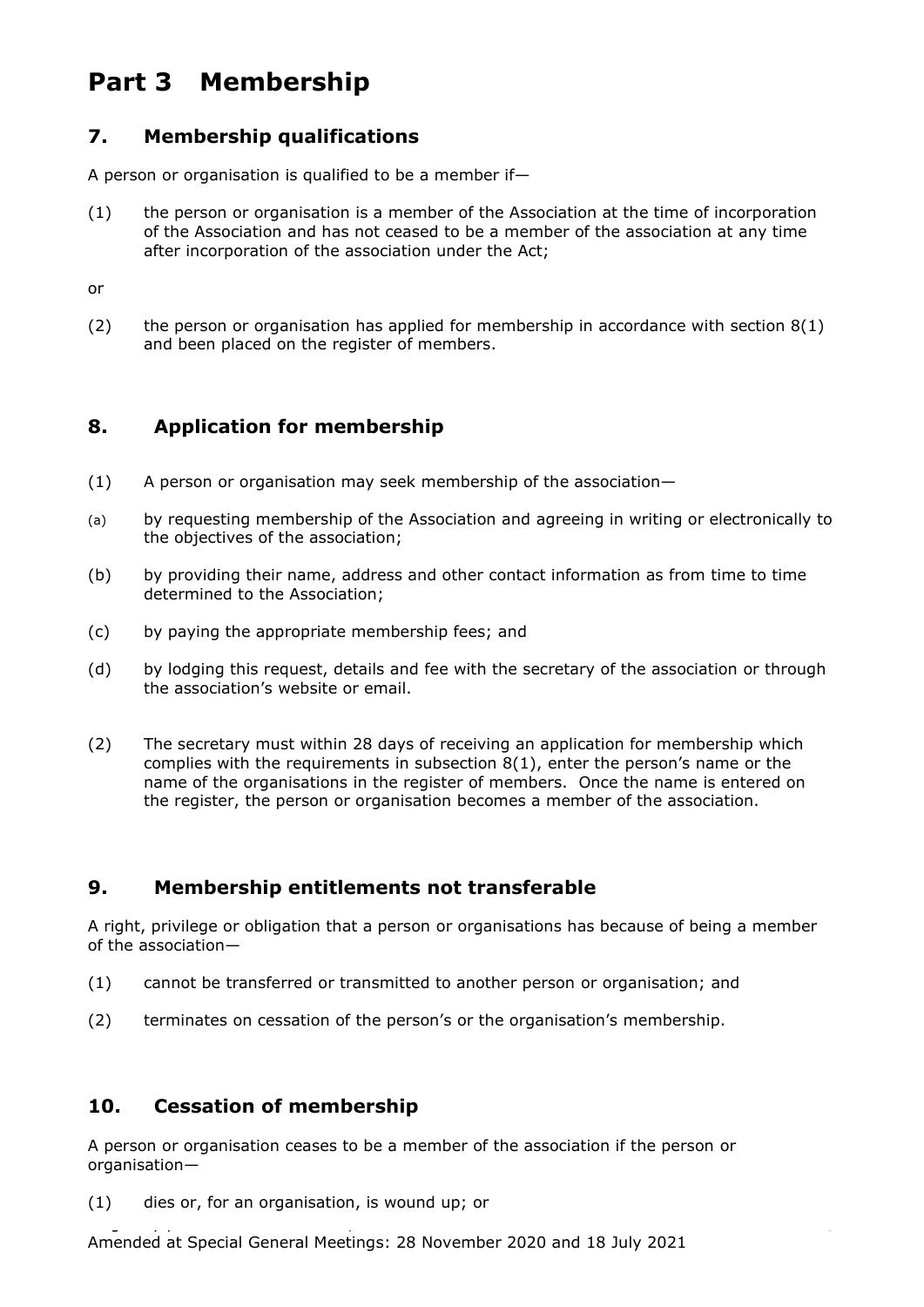- (2) resigns from membership of the association; or
- (3) is expelled from the association; or
- (4) fails to renew membership of the association.

### **11. Resignation of membership**

- (1) A member is not entitled to resign from membership of the association except in accordance with this section.
- (2) A member who has paid all amounts payable by the member to the association may resign from membership of the association giving written notice to the secretary and, 5 days after the notice is received by the secretary, the member ceases to be a member.
- (3) If a person ceases to be a member, the secretary must make an appropriate entry in the register of members recording the date the member ceased to be a member.

#### **12. Fee, subscriptions etc**

- (1) The entrance fees to the association, if any, will be as determined by resolution of the committee.
- (2) The annual membership fees of the association will be as determined by resolution of the committee and approval at a general meeting.
- (3) The annual membership fee is payable as determined by the committee.

# **13. Members' liabilities**

The liability of a member to contribute towards the payment of the debts and liabilities of the association or the costs, charges and expenses of the winding up of the association is limited to the amount (if any) unpaid by the member in relation to membership of the association as required by section 12.

# **14. Disciplining of members**

- (1) If the committee is of the opinion that a member—
- (a) has persistently refused or neglected to comply with a provision of these rules; or
- (b) has persistently and wilfully acted in a manner prejudicial to the interests of the association;

the committee may, by resolution—

(c) expel the member from the association; or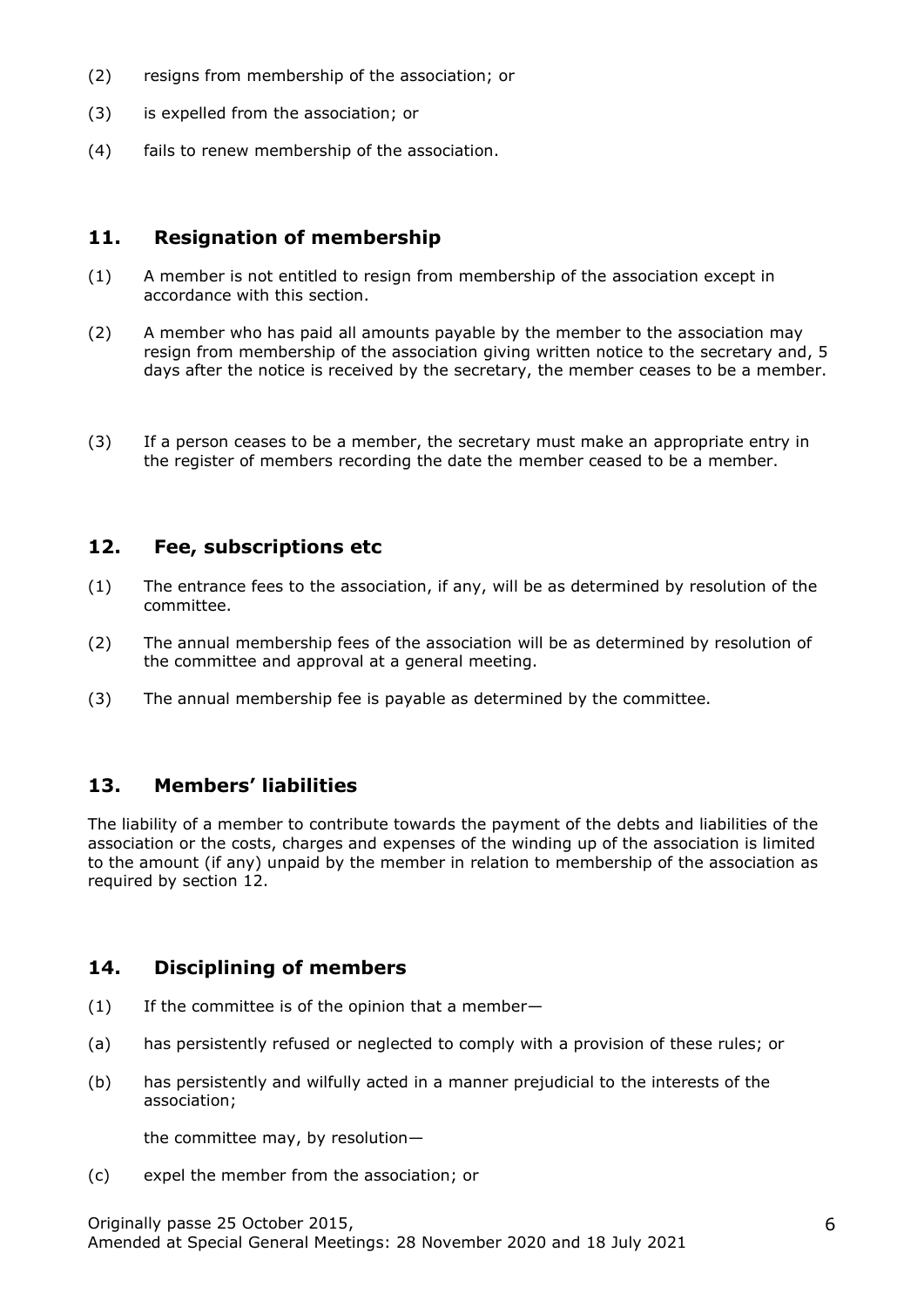- (d) suspend the member from the rights and privileges of membership of the association that the committee may decide for a specified period.
- (2) A resolution of the committee under subsection (1) is of no effect unless the committee, at a meeting held not earlier than 14 days and not later than 28 days after service on the member of a notice under subsection (3), confirms the resolution in accordance with this section.
- (3) If the committee passes a resolution under subsection (1), the secretary must, as soon as practicable, serve a written notice on the member—
- (a) setting out the resolution of the committee and the grounds on which it is based; and
- (b) stating that the member may address the committee at a meeting to be held not earlier than 14 days and not later than 28 days after service of the notice; and
- (c) stating the date, place and time of that meeting; and
- (d) informing the member that the member may do either or both of the following:
	- (i) attend and speak at that meeting;
	- (ii) submit to the committee at or before the date of that meeting written representations relating to the resolution.
- (4) Subject to the Act, section 50, at a meeting of the committee mentioned in subsection (2), the committee must—
- (a) give to the member mentioned in subsection (1) an opportunity to make oral representations; and
- (b) give due consideration to any written representations submitted to the committee by that member at or before the meeting; and
- (c) by resolution decide whether to confirm or to revoke the resolution of the committee made under subsection (1).
- (5) If the committee confirms a resolution under subsection (4), the secretary must, within 7 days after that confirmation, by written notice inform the member of that confirmation and of the member's right of appeal under section 15.
- (6) A resolution confirmed by the committee under subsection  $(4)$  does not take effect-
- (a) until the end of the period within which the member is entitled to appeal against the resolution if the member does not exercise the right of appeal within that period; or
- (b) if within that period the member exercises the right of appeal—unless and until the association confirms the resolution in accordance with section 14 (4).

# **15(b)1515. Right of appeal of disciplined member**

(1) A member may appeal to the association in general meeting against a resolution of the committee that is confirmed under section 9 (4), within 7 days after notice of the resolution is served on the member, by lodging with the secretary a notice to that effect.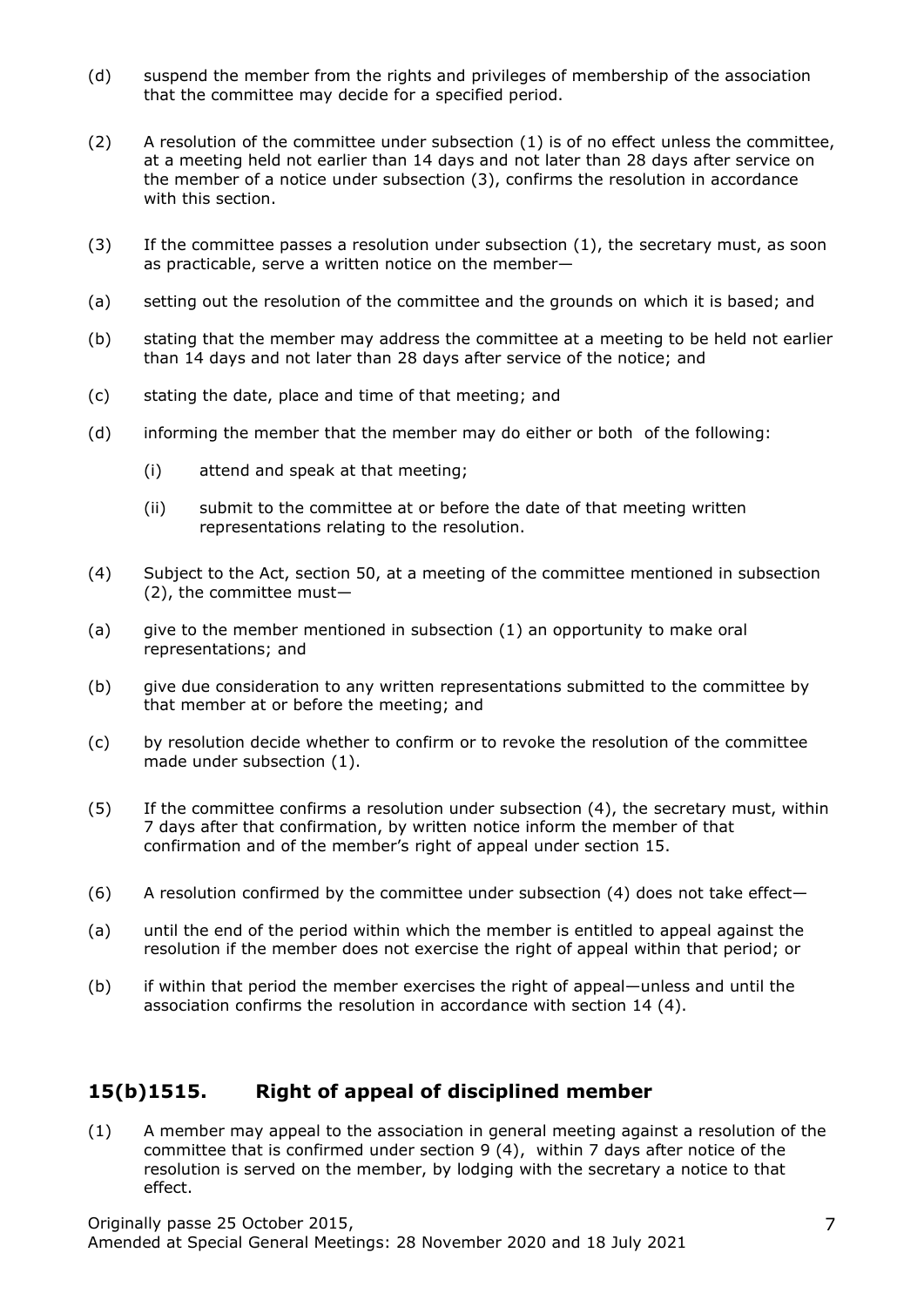- (2) On receipt of a notice under subsection  $(1)$ , the secretary must notify the committee which must call a general meeting of the association to be held within 21 days after the date when the secretary received the notice or as soon as possible after that date.
- (3) Subject to the Act, section 50, at a general meeting of the association called under subsection (2)—
- (a) no business other than the question of the appeal may be transacted; and
- (b) the committee and the member must be given the opportunity to make representations in relation to the appeal orally or in writing, or both; and
- (c) the members present must vote by secret ballot on the question of whether the resolution made under section 14 (4) should be confirmed or revoked.
- (4) If the meeting passes a special resolution in favour of the confirmation of the resolution made under section 14 (4), that resolution is confirmed.

# **Part 4 Committee**

#### **16. Powers of committee**

The committee, subject to the Act, the regulation, these rules, and to any resolution passed by the association in general meeting—

- (1) manages the affairs of the association, subject to decisions (if any) of the association in general meeting; and
- (2) may exercise all functions that may be exercised by the association other than those functions that are required by these rules to be exercised by the association in general meeting; and
- (3) has power to perform all acts and do all things that appear to the committee to be necessary or desirable for the proper management of the affairs of the association.

#### **17. Committee membership**

- (1) The committee consists of—
- (a) the office-bearers of the association; and
- (b) up to 6 ordinary members elected under section 18 or appointed under subsection 17(6) and such other members as the committee or general meeting determines is necessary for the association to operate as set out in Part 2.;
- (2) The office-bearers of the association are—
- (a) the convenor or co-convenors; and
- (b) the deputy convenor or co-convenors; and
- (c) the treasurer; and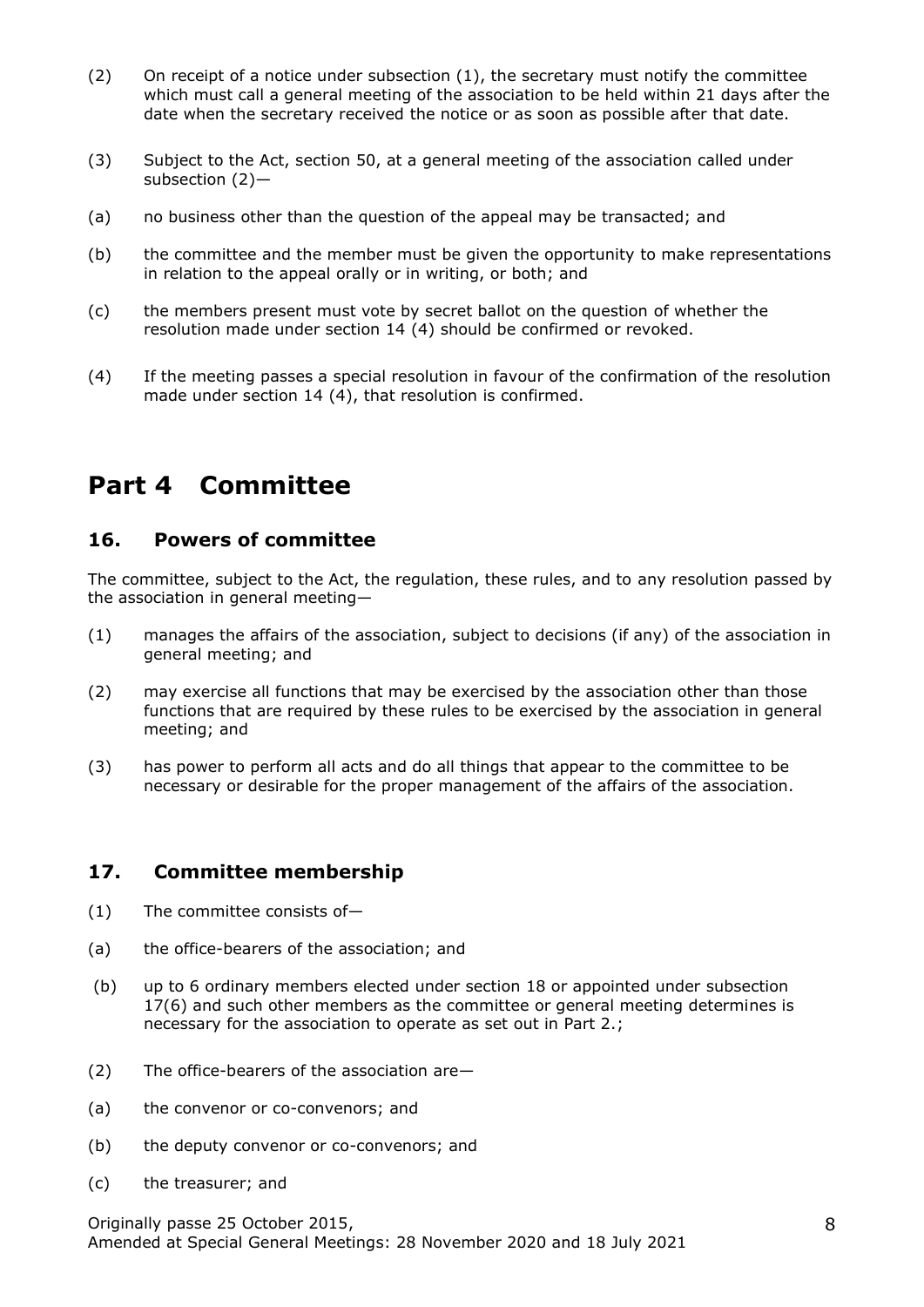- (d) the secretary.
- (3) Each member of the committee holds office, subject to these rules, until the conclusion of the annual general meeting 2 years following the date of the member's election but is eligible for re-election.
- (4) In the event that the positions of all office bearers and ordinary members of the committee become vacant at the same AGM, then approximately one half of those being selected will hold office for 1 year and half for 2 years. The length of term for each of these office bearers andd ordinary members will be determined by the drawing of lots.
- (5) If there is a vacancy in the membership of the committee, the committee may appoint a member of the association to fill the vacancy and the member so appointed holds office, subject to these rules, until the conclusion of the next annual general meeting after the date of the appointment.

# **18. Election of committee members**

- (1) Nominations of candidates for election as office-bearers of the association or as ordinary committee members—
- (a) must be made in writing, signed by 2 members of the association and accompanied by the written consent of the candidate (which may be endorsed on the nomination form); and
- (b) unless otherwise determined by the Committee, must be given to the secretary of the association not less than 7 days before the date fixed for the annual general meeting at which the election is to take place.
- (2) If insufficient nominations are received to fill all vacancies on the committee, the candidates nominated are taken to be elected and further nominations may be received at the annual general meeting.
- (3) If insufficient further nominations are received, any vacant positions remaining on the committee are taken to be vacancies.
- (4) If the number of nominations received is equal to the number of vacancies to be filled, the people nominated are taken to be elected.
- (5) If the number of nominations received exceeds the number of vacancies to be filled, a ballot must be held.
- (6) The ballot for the election of office-bearers and ordinary committee members must be conducted at the annual general meeting in the way the committee may direct.
- (7) A person is not eligible to simultaneously hold more than 1 position on the committee.

#### **19. Secretary**

(1) The secretary of the association must, as soon as practicable after being appointed as secretary, notify the association of his or her address.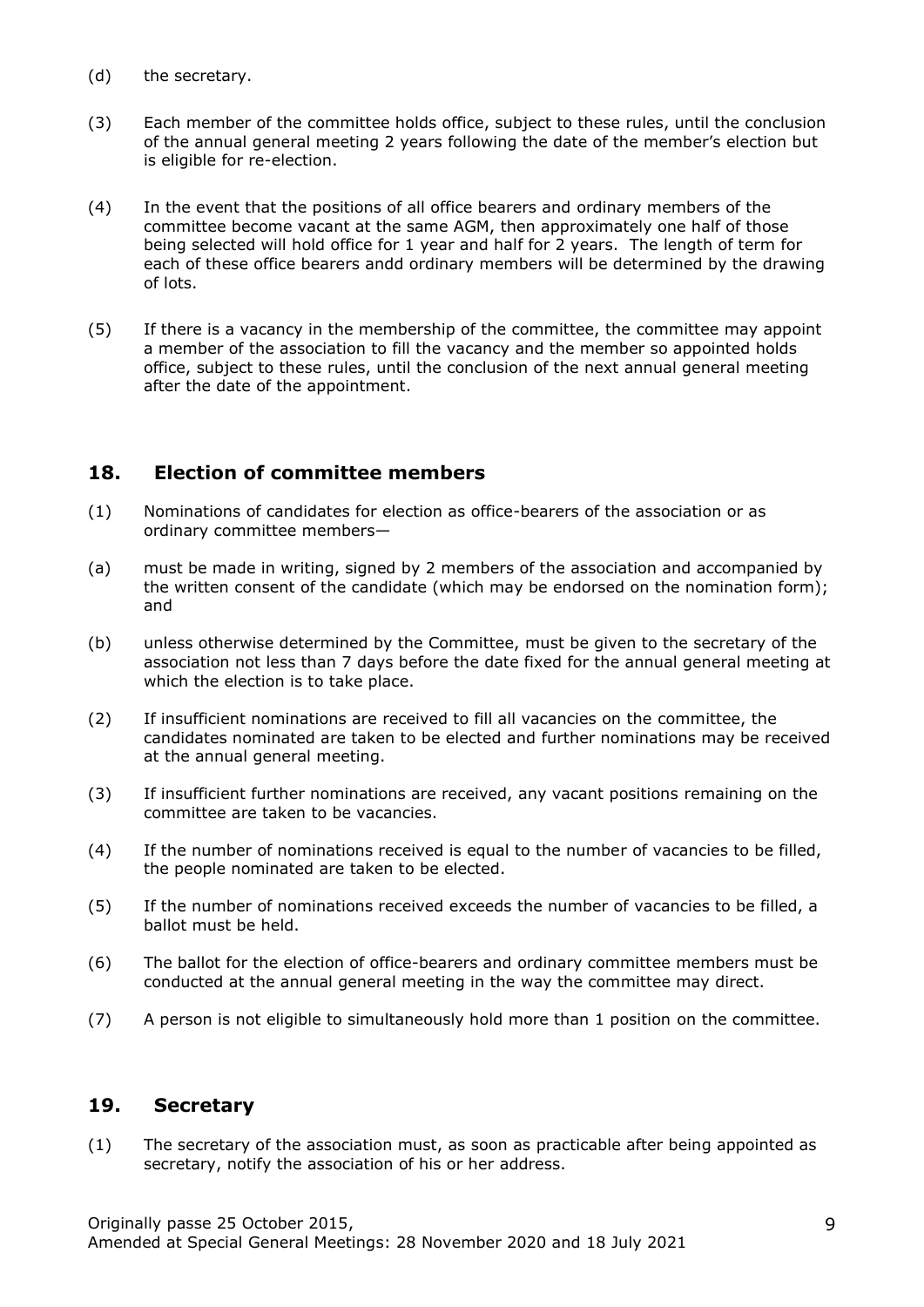- (2) The secretary or a nominee of the secretary must keep minutes of-
- (a) all elections and appointments of office-bearers and ordinary committee members; and
- (b) the names of members of the committee present at a committee meeting or a general meeting; and
- (c) all proceedings at committee meetings and general meetings.

#### **20. Treasurer**

The treasurer of the association must—

- (1) collect and receive all amounts owing to the association and make all payments authorised by the association; and
- (2) keep correct accounts and books showing the financial affairs of the association with full details of all receipts and expenditure connected with the activities of the association.

# **21. Vacancies**

For these rules, a vacancy in the office of a member of the committee happens if the member—

- (1) dies; or
- (2) ceases to be a member of the association; or
- (3) resigns the office; or
- (4) is removed from office under section 22 (Removal of committee members); or
- (5) becomes bankrupt or personally insolvent; or
- (6) is unable for any reason to carry out his or her duties on the committee; or
- (7) is disqualified from office under the Act, section 63 (1); or
- (8) is absent without the consent of the committee from all meetings of the committee held during a period of 6 months.

# **22. Removal of committee members**

The association in general meeting may by resolution, subject to the Act, section 50, remove any member of the committee from the office of member of the committee before the end of the member's term of office.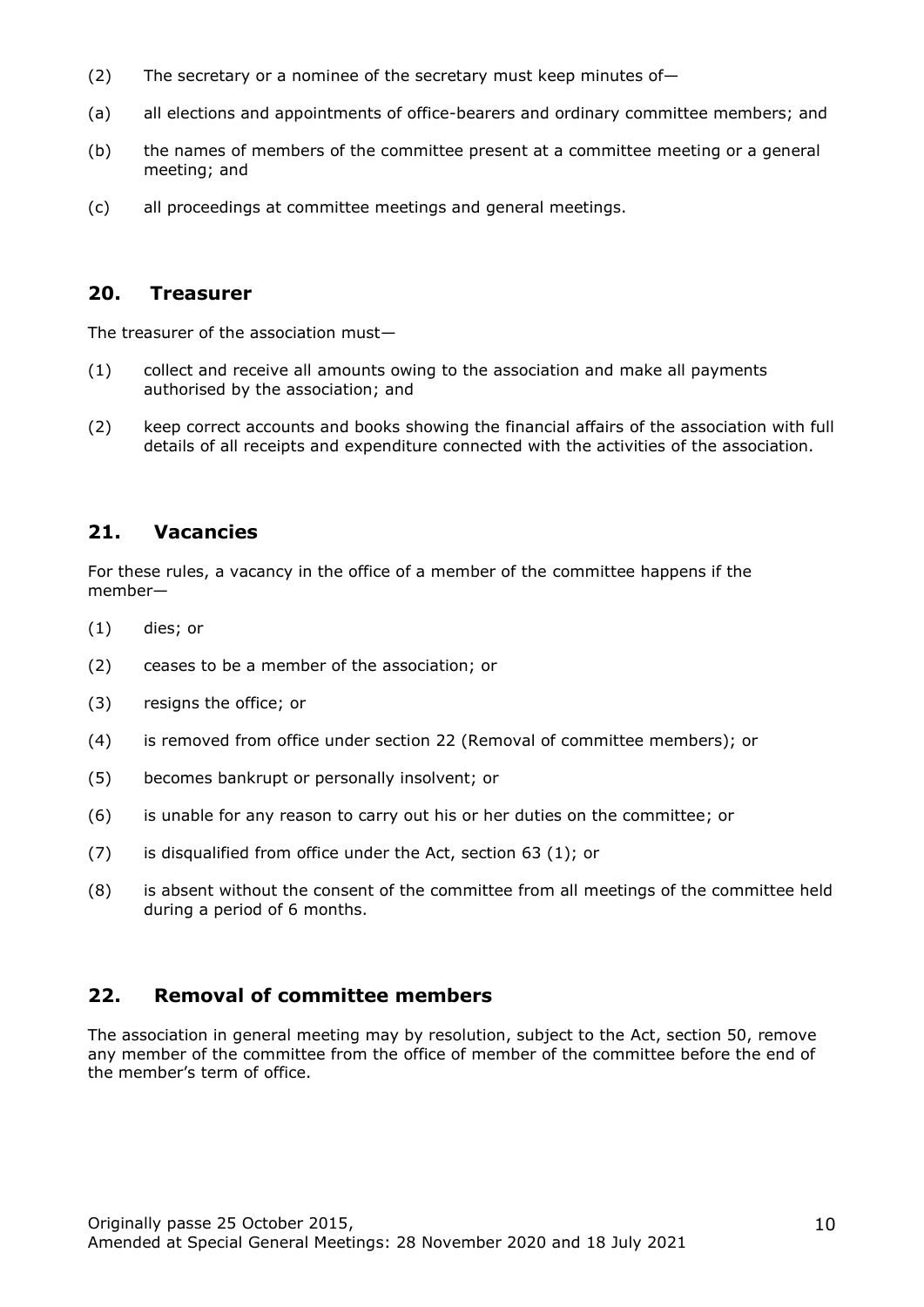# **23. Committee meetings and quorum**

- (1) The committee must meet at least 2 times in each calendar year at the place and time that the committee may decide.
- (2) Additional meetings of the committee may be called by any member of the committee.
- (3) Oral or written notice of a meeting of the committee must be given by the secretary to each member of the committee at least 48 hours (or any other period that may be unanimously agreed on by the members of the committee) before the time appointed for the holding of the meeting.
- (4) Notice of a meeting given under subsection (3) should specify the general nature of the business to be transacted at the meeting and no business other than that business may be transacted at the meeting, except business that the committee members present at the meeting unanimously agree to treat as urgent or other business.
- (5) Half of the membership of the committee, plus one, constitute a quorum for the transaction of the business of a meeting of the committee.
- (6) No business may be transacted by the committee unless a quorum is present and, if within half an hour after the time appointed for the meeting a quorum is not present, the meeting stands adjourned to the same place and at the same hour of the same day in the following week.
- (7) If at the adjourned meeting a quorum is not present within half an hour after the time appointed for the meeting, the meeting is dissolved.
- (8) At meetings of the committee—
- (a) one of the convenors or deputy convenors presides; but
- (b) if the convenors or deputy convenors are absent $-1$  of the remaining members of the committee may be chosen by the members present to preside.

# **24. Subcommittee**

- (1) The committee, on behalf of the Committee, may, or where required by the general meeting, must, in writing, delegate to 1 or more subcommittees (consisting of the member or members of the association that the committee considers appropriate) the exercise of the functions of the committee that are specified in the instrument, other than—
- (a) this power of delegation; and
- (b) a function that is a function imposed on the committee by the Act, by any other Territory law, or by resolution of the association in general meeting.
- (2) A function, the exercise of which has been delegated to a subcommittee under this section may, while the delegation remains unrevoked, be exercised from time to time by the subcommittee in accordance with the terms of the delegation.
- (3) A delegation under this section may be made subject to any conditions or limitations about the exercise of any function, or about time or circumstances that may be specified in the instrument of delegation.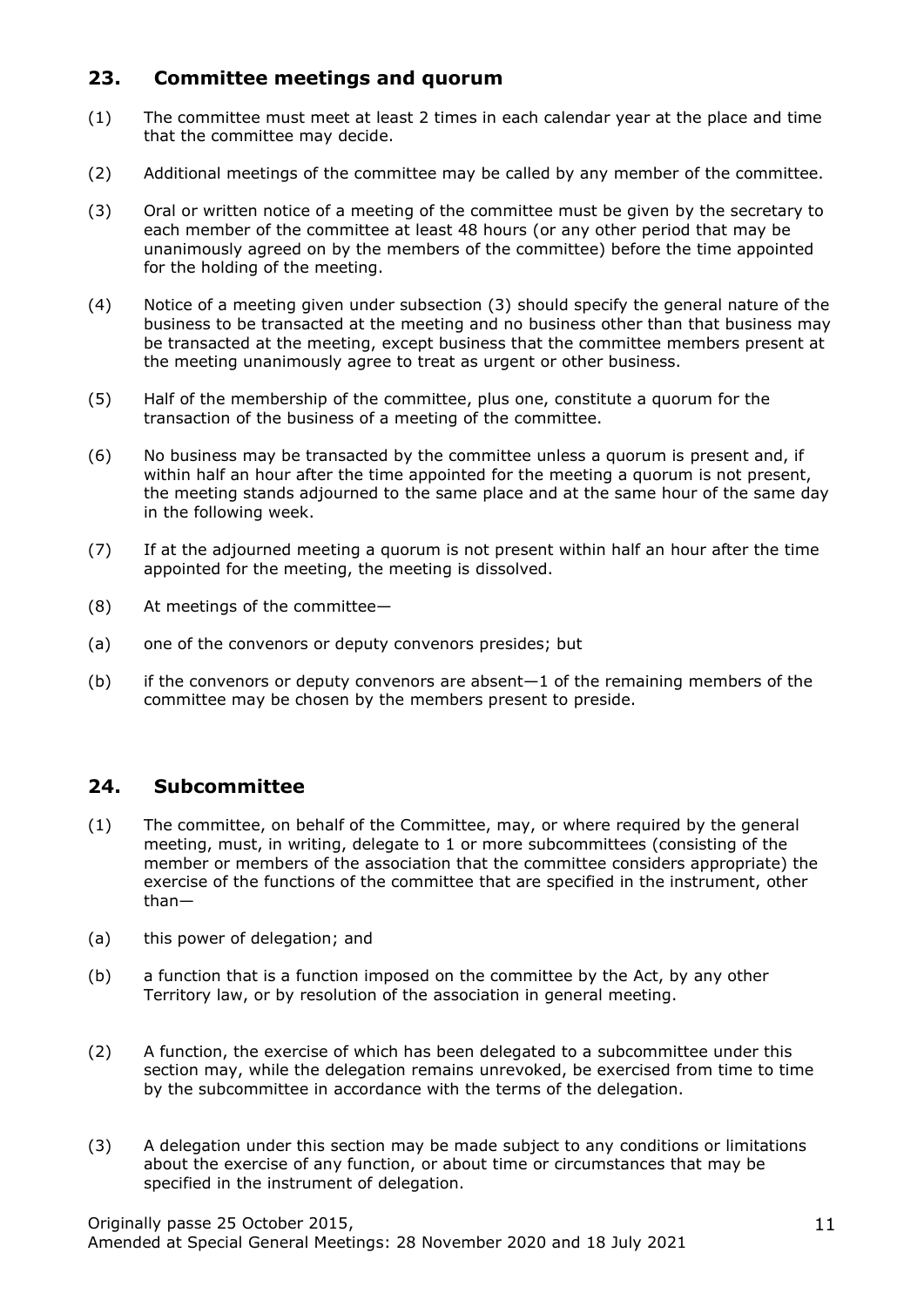- (4) Despite any delegation under this section, the committee may continue to exercise any function delegated, unless it is a sub-committee required by the general meeting and the exercise of the function by the committee is not supported by the general meeting.
- (5) Any act or thing done or suffered by a subcommittee acting in the exercise of a delegation under this section has the same force and effect as it would have if it had been done or suffered by the committee.
- (6) The committee may, in writing, revoke wholly or in part any delegation under this section, unless the committee was established by resolution of the general meeting, where the committee may only revoke the delegation with the consent of the general meeting.
- (7) A subcommittee may meet and adjourn as it considers appropriate.

#### **25. Voting and decisions**

- (1) Questions arising at a meeting of the committee or of any subcommittee appointed by the committee are decided by negotiation to a consensus outcome,
- (2) If agreement by consensus fails, the relevant committee or subcommittee may decide to make a decision by voting. In such a situation, the question is decided by a majority of the votes of members of the committee or subcommittee present at the meeting.
- (3) In the event of a vote, each member present at a meeting of the committee or of any subcommittee appointed by the committee (including the person presiding at the meeting) is entitled to 1 vote but, if the votes on any question are equal, the vote is lost.

# **Part 5 General meetings**

# **26. Annual general meetings—holding of**

- (1) With the exception of the first annual general meeting of the association, the association must, at least once in each calendar year and within 5 months after the end of each financial year of the association, call an annual general meeting of its members.
- (2) The association must hold its first annual general meeting—
- (a) within 18 months after its incorporation under the Act; and
- (b) within 5 months after the end of the first financial year of the association.
- (3) Subsections (1) and (2) have effect subject to the powers of the registrar-general under the Act, section 120 in relation to extensions of time.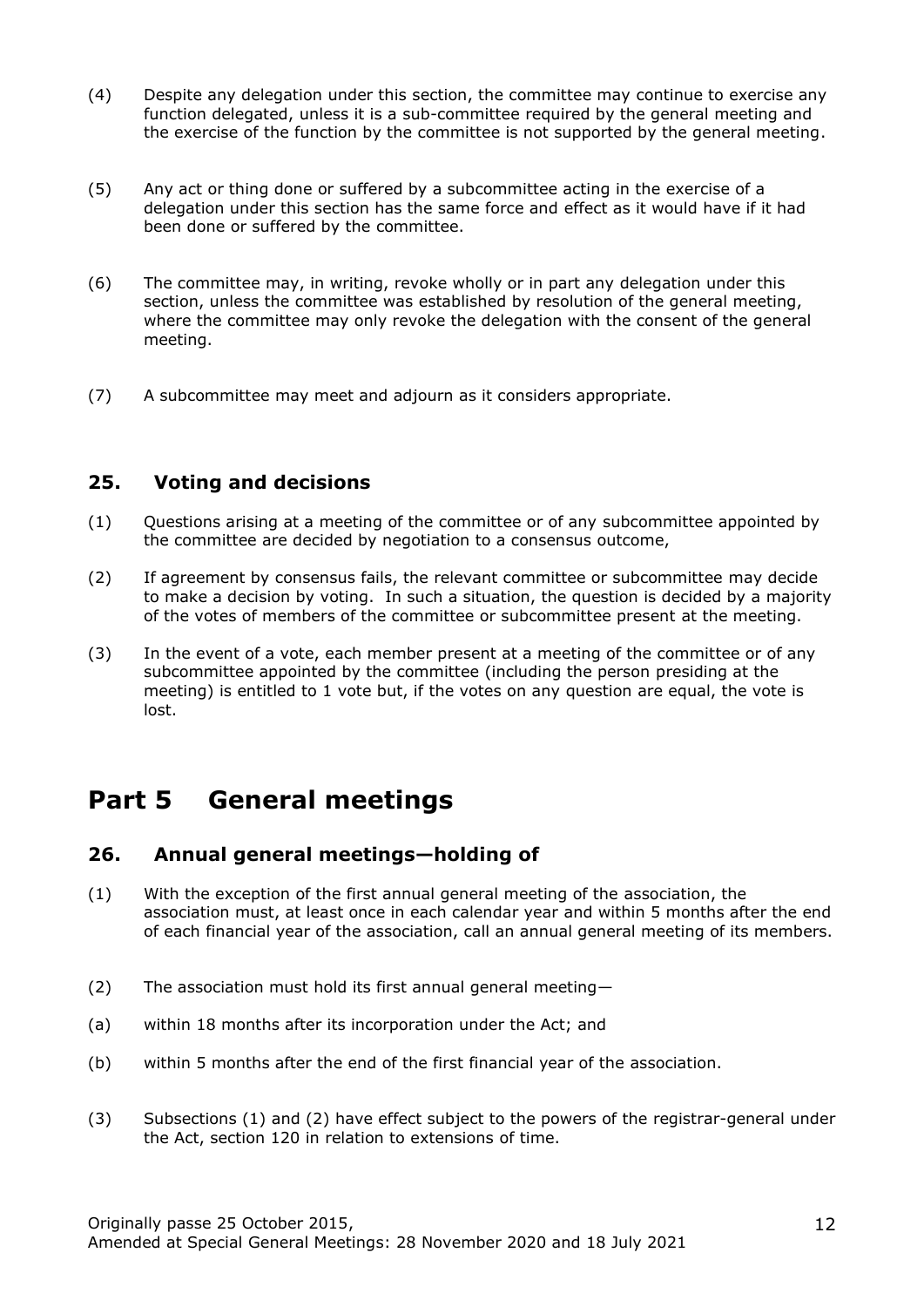# **27. Annual general meetings—calling of and business at**

- (1) The annual general meeting of the association must, subject to the Act, be called on the date and at the place and time that the committee considers appropriate.
- (2) In addition to any other business that may be transacted at an annual general meeting, the business of an annual general meeting is—
- (a) to confirm the minutes of the last annual general meeting; and
- (b) to receive from the committee reports on the activities of the association during the last financial year, including information about general meetings held during that period; and
- (c) to elect members of the committee, including office-bearers; and
- (d) to receive and consider the statement of accounts and the reports that are required to be submitted to members under the Act, section 73 (1).
- (3) An annual general meeting must be specified as such in the notice calling it in accordance with section 30 (Notice).
- (4) An annual general meeting must be conducted in accordance with the provisions of this part.

#### **28. General meetings**

- (1) The general meeting is one of the means for the association to fulfil its vision of participative democracy as set out under Part 2.
- (2) The general meeting will, among other things:
- (a) set the association's strategic directions;
- (b) have the power to require the committee to establish sub-committees for specific purposes;
- (c) review the actions of the association; and
- (d) reflect on how well the association is meeting its objectives, principles and other requirements set out in Part 2.
- (3) The frequency of general meetings will be determined by the members at the inaugural meeting and at each annual general meeting, providing that there is at least two general meetings per year.

#### **29. General meetings—calling of**

- (1) The committee may, whenever it considers appropriate, call a general meeting of the association.
- (2) The committee must, on the requisition in writing of not less than 5 members, call a general meeting of the association.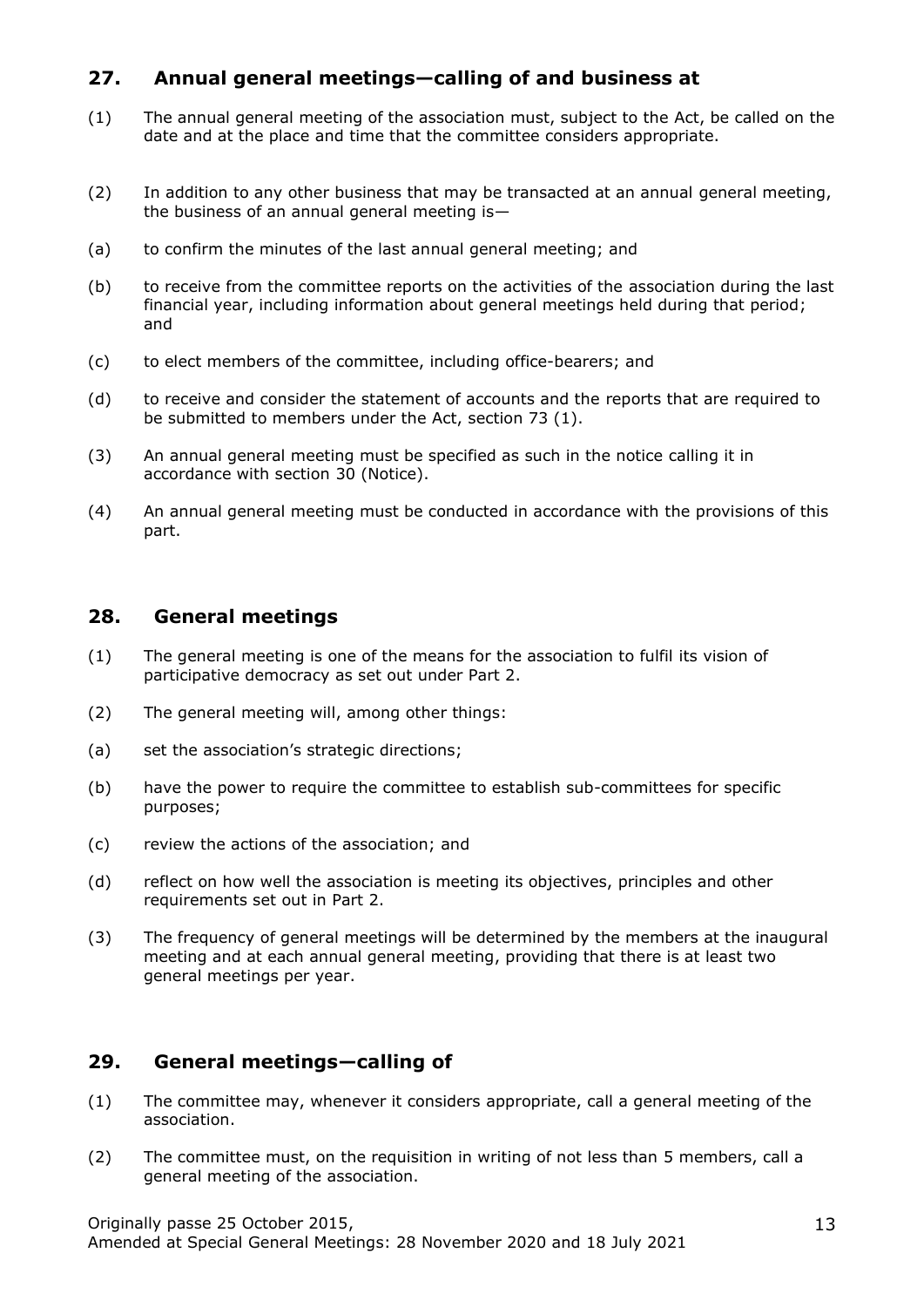- (3) A requisition of members for a general meeting must be lodged with the secretary; and may consist of several documents in a similar form, each signed by 1 or more of the members making the requisition.
- (4) If the committee fails to call a general meeting within 1 month after the date when a requisition of members for the meeting is lodged with the secretary, or a later date agreed with the members requisitioning the meeting, any 1 or more of the members who made the requisition may call a general meeting to be held not later than 3 months after that date.
- (5) A general meeting called by a member or members mentioned in subsection (4) must be called as nearly as is practicable in the same way as general meetings are called by the committee and any member who thereby incurs expense is entitled to be reimbursed by the association for any reasonable expense so incurred.

#### **30. Notice**

- (1) Except if the nature of the business proposed to be dealt with at a general meeting requires a special resolution of the association, the secretary must, at least 14 days before the date fixed for the holding of the general meeting send a notice specifying the place, date and time of the meeting and the general nature of the business proposed to be transacted at the meeting.
- (2) If the nature of the business proposed to be dealt with at a general meeting requires a special resolution of the association, the secretary must, at least 21 days before the date fixed for the holding of the general meeting, send notice to each member in the way provided in subsection (1) specifying, in addition to the matter required under that subsection, the intention to propose the resolution as a special resolution.
- (3) A member desiring to bring any business before a general meeting may give written notice of that business to the secretary who must include that business in the next notice calling a general meeting given after receipt of the notice from the member.

#### **31. General meetings—procedure and quorum**

- (1) No item of business may be transacted at a general meeting unless a quorum of members entitled under these rules to vote is present during the time the meeting is considering that item.
- (2) Five members present in person (who are entitled under these rules to vote at a general meeting) constitute a quorum for the transaction of the business of a general meeting.
- (3) If within 30 minutes after the appointed time for the start of a general meeting a quorum is not present, the meeting if called on the requisition of members is dissolved and in any other case stands adjourned to the same day in the following week at the same time and (unless another place is specified at the time of adjournment by the person presiding at the meeting or communicated by notice to members given before the day to which the meeting is adjourned) at the same place.
- (4) If at the adjourned meeting a quorum is not present within 30 minutes after the time appointed for the start of the meeting, the members present (being not less than 3) constitute a quorum.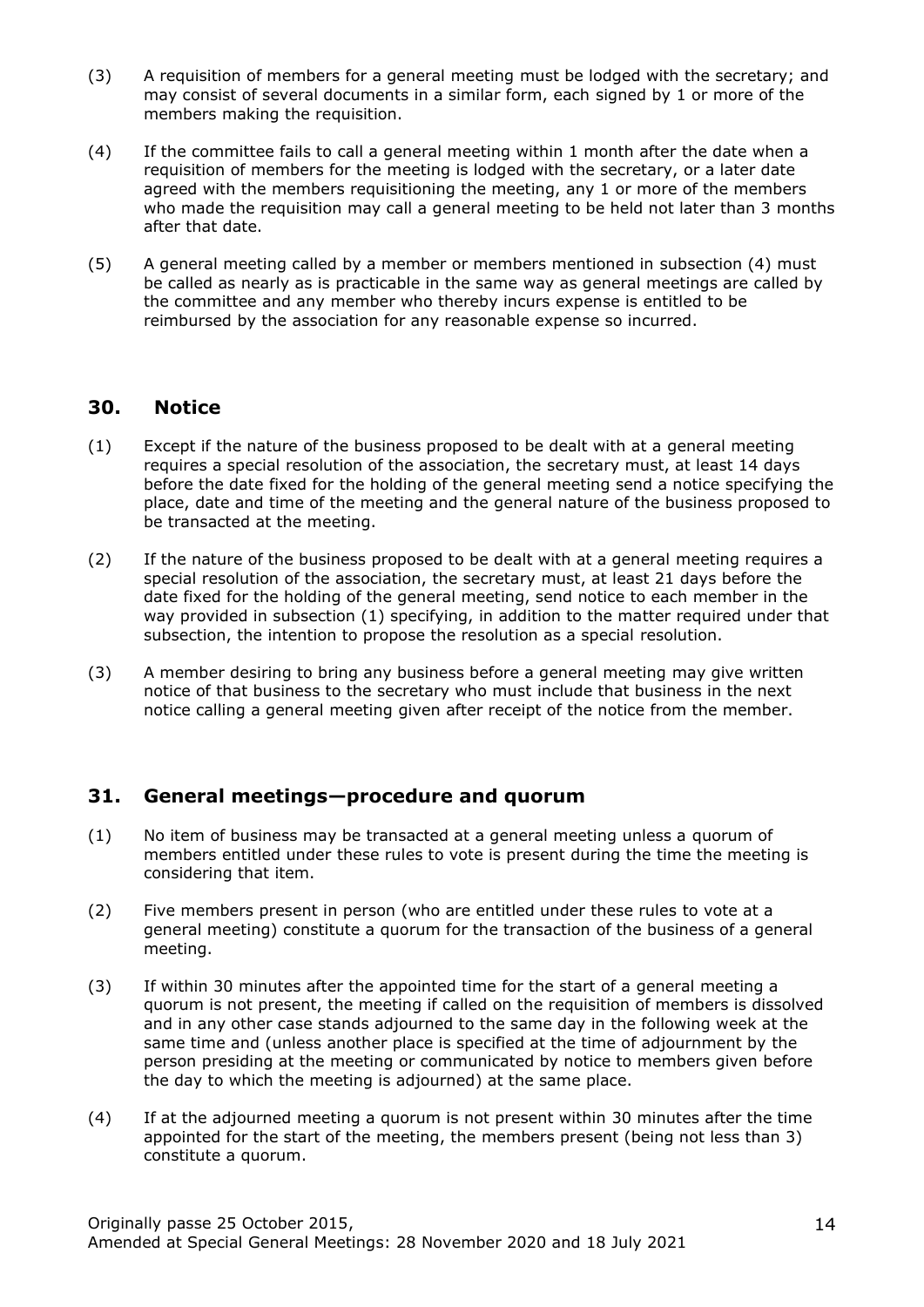#### **32. Presiding member**

- (1) One of the convenors, or in the absence of the convenors, one of the deputy convenors presides at each general meeting of the association.
- (2) If the convenors and deputy convenors are absent from a general meeting, the members present must elect 1 of their number to preside at the meeting.

### **33. Adjournment**

- (1) The person presiding at a general meeting at which a quorum is present may, with the consent of the majority of members present at the meeting, adjourn the meeting from time to time and place to place, but no business may be transacted at an adjourned meeting other than the business left unfinished at the meeting at which the adjournment took place.
- (2) If a general meeting is adjourned for 14 days or more, the secretary must give written or oral notice of the adjourned meeting to each member of the association stating the place, date and time of the meeting and the nature of the business to be transacted at the meeting.
- (3) Except as provided in subsections (1) and (2), notice of an adjournment of a general meeting or of the business to be transacted at an adjourned meeting is not required to be given.

# **34. Making of decisions**

- (1) A question arising at a general meeting of the association will initially seek to be determined by consensus.
- (2) If a consensus is unable to be reached in a reasonable time, the general meeting may determine that the matter is to be decided on a show of hands and, unless before or on the declaration of the show of hands a poll is demanded, a declaration by the person presiding that a resolution has, on a show of hands, been carried or carried unanimously or carried by a particular majority or lost, or an entry to that effect in the minute book of the association, is evidence of the fact without proof of the number or proportion of the votes recorded in favour of or against that resolution.
- (3) At a general meeting of the association, a poll which counts the vote of each person present either in person or by proxy in a show of hands or in a written vote, may be demanded by the person presiding or by not less than 3 members present in person at the meeting.
- (4) If the poll is demanded at a general meeting, the poll must be taken—
- (a) immediately if the poll relates to the election of the person to preside at the meeting or to the question of an adjournment; or
- (b) in any other case—in the way and at the time before the close of the meeting that the person presiding directs, and the resolution of the poll on the matter is taken to be the resolution of the meeting on that matter.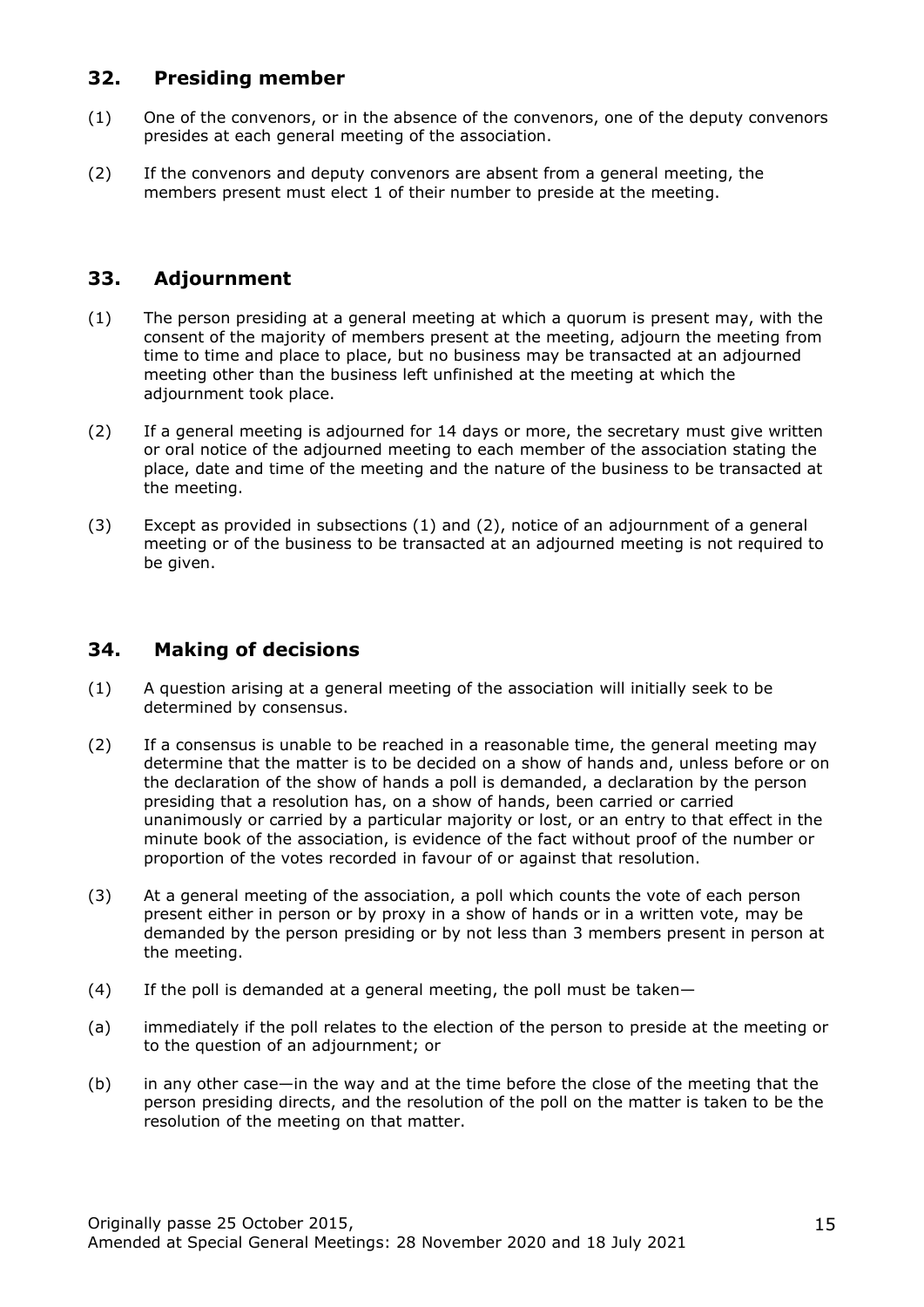# **35. Voting**

- (1) Subject to subsection (3), on any question arising at a general meeting of the association a member has 1 vote only.
- (2) All votes must be given personally or by proxy but no member may hold more than 5 proxies.
- (3) If the votes on a question at a general meeting are equal, the vote is lost.
- (4) A member or proxy is not entitled to vote at any general meeting of the association unless all money due and payable by the member or proxy to the association has been paid, other than the amount of the annual subscription payable for the then current year.

# **36. Appointment of proxies**

- (1) Each member is entitled to appoint another member as proxy by notice given to the secretary before the time of the meeting for which the proxy is appointed.
- (2) The notice appointing the proxy must be in the form set out in appendix 2.

# **Part 6 Miscellaneous**

#### **37. Funds—source**

- (1) The funds of the association must be derived from entrance fees and annual subscriptions of members, donations and, subject to any resolution passed by the association in general meeting and subject to the Act, section 114, any other sources that the committee decides.
- (2) All money received by the association must be deposited as soon as practicable and without deduction to the credit of the association's bank account.
- (3) The association must, as soon as practicable after receiving any money, issue an appropriate receipt, which indicates the nature of the payment made.

#### **38. Funds—management**

- (1) Subject to any resolution passed by the association in general meeting, the funds of the association must be used for the objects of the association in the way that the committee decides.
- (2) All cheques, drafts, bills of exchange, promissory notes and other negotiable instruments must be signed by any 2 members of the committee or employees of the association, being members of the committee or employees authorised to do so by the committee.
- (3) The Association must manage itself and its funds consistently with its statutory basis for incorporation, as a not-for-profit organisation as set out under the Act.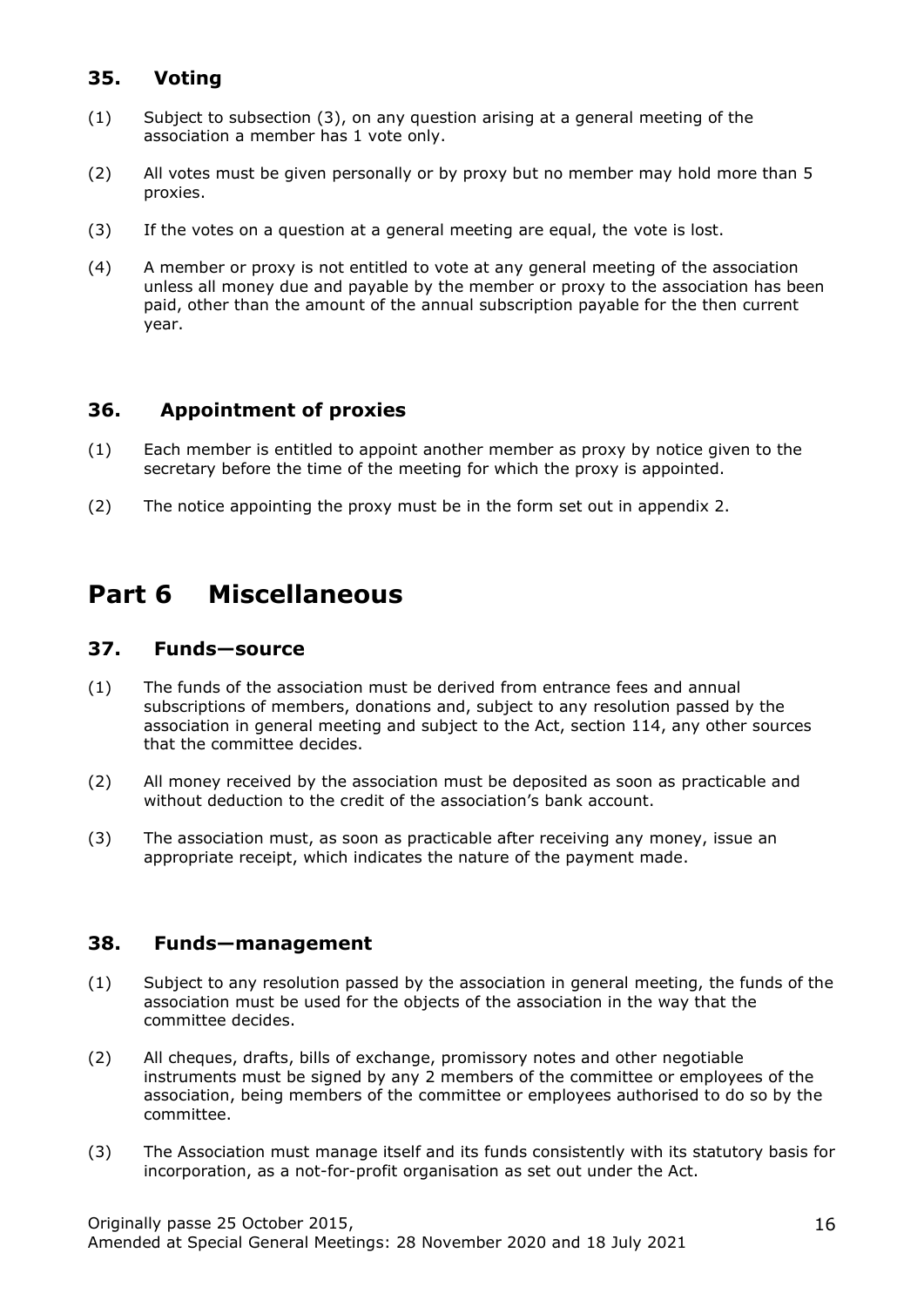# **39. Alteration of objects and rules**

Neither the objects of the association mentioned in the Act, section 29 nor these rules may be altered except in accordance with the Act.

#### **40. Common seal**

- (1) The common seal of the association must be kept in the custody of the secretary or another office-bearer of the association, from time to time determined by the committee.
- (2) The common seal must not be attached to any instrument except by the authority of the committee and the attaching of the common seal must be attested by the signatures of 2 office-bearers or 1 member of the committee and an office-bearer.

# **41. Custody of books**

Subject to the Act, the regulation and these rules, the secretary or another office-bearer determined by the committee must keep in his or her custody or under his or her control all records, books, and other documents relating to the association.

# **42. Inspection of books**

The records, books and other documents of the association must be open to inspection at a place in the ACT, free of charge, by a member of the association at any reasonable hour.

#### **43. Service of notice**

For these rules, the association may serve a notice on a member by any means set out in the *Legislation Act 2001* to the relevant contact information recorded on the Register of members.

*Note* For how documents may be served, see the Legislation Act, pt 19.5.

#### **44. Surplus property**

- (1) If the Association is to be wound up or dissolved, the association must at that time pass a special resolution nominating—
- (a) another association for the Act, section 92 (1) (a); or
- (b) a fund, authority or institution for the Act, section 92 (1) (b);

in which it will vest its surplus property at the time of dissolution or winding up of the association.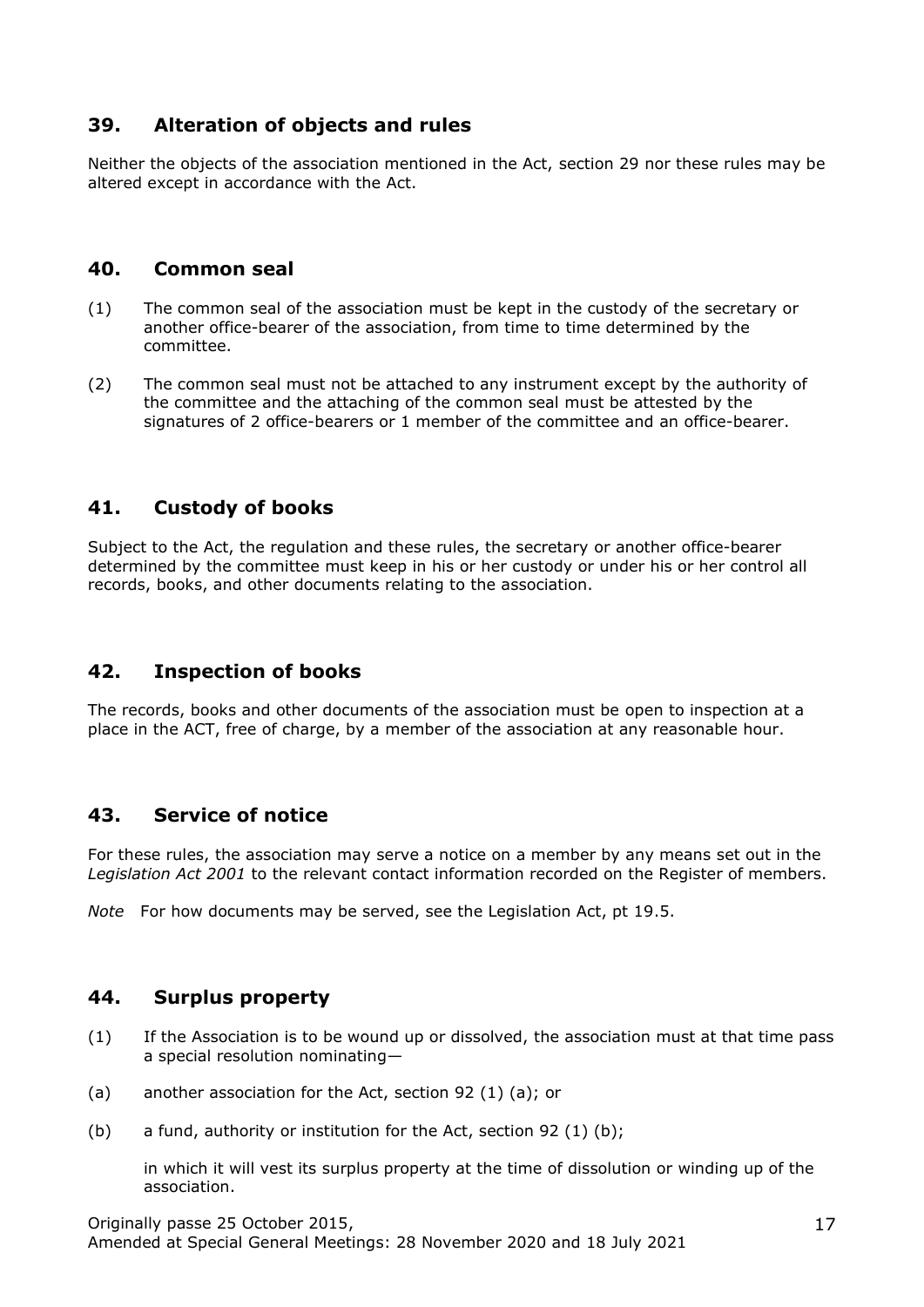(2) An association nominated under subsection (1) (a) must fulfil the requirements specified in the Act, section 92 (2).

#### **45. Signatures on documents**

- (1) Where communication is received by a known email from a member that requires the signature of that member with regard to administrative matters for the Association the email may be deemed to qualify as a signature for that purpose
- (2) This provision does not apply to signatures required for funds management under section 38.

#### **46. Public Officer**

- (1) The Public Officer must be a member of the association but is not an office-bearer.
- (2) The qualifications, role and responsibilities of the Public Officer are as set out in the Act as amended from time to time.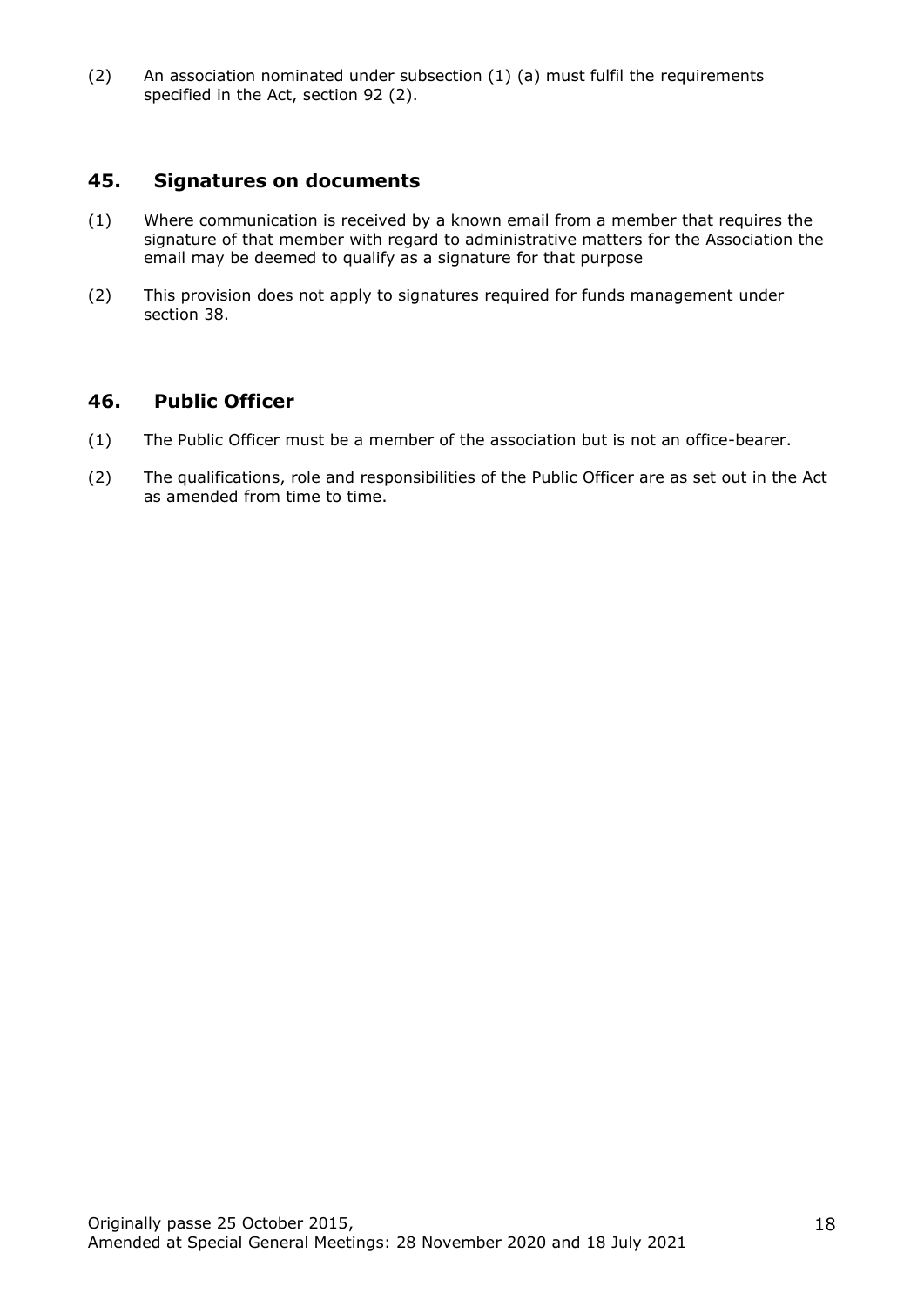# **Appendix 1**

(see s 8)

(Deleted 28 November 2020)